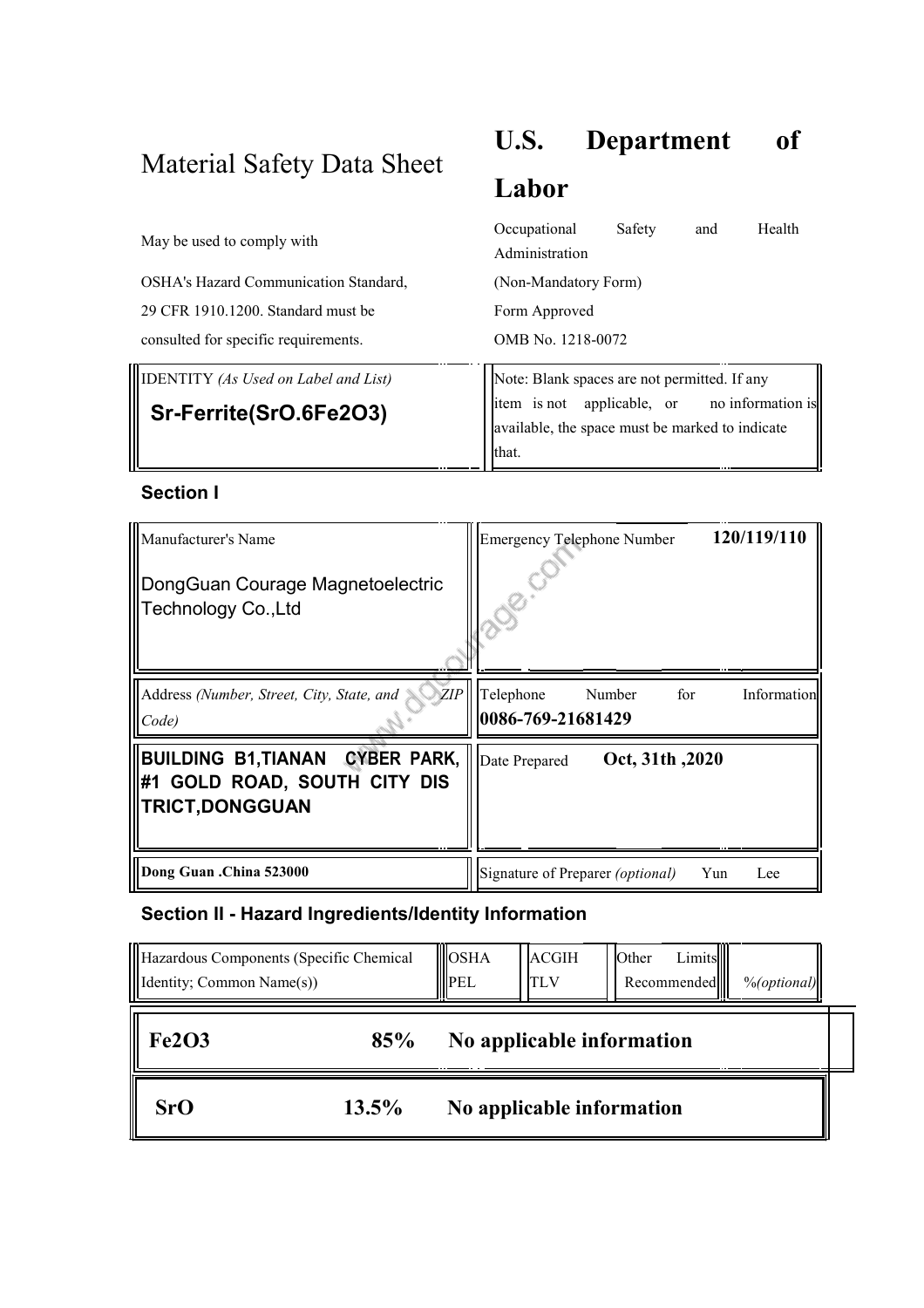#### **CaO 0.8% No applicable information**

## **Al2O3+SiO2 0.7% No applicable information**

**Sr-Ferrite (SrO.6Fe2O3) is composed by oxides with high melting point and high stability and every oxide is safe and the mixture is safe too.**

#### **Section III - Physical/Chemical Characteristics**

| <b>Boiling Point</b>                             | N <sub>0</sub><br>Data | Specific Gravity ( $H_2O = 1$ )         | $4.8 - 5.0$ |  |  |
|--------------------------------------------------|------------------------|-----------------------------------------|-------------|--|--|
| Vapor Pressure (mm Hg.)                          | N <sub>0</sub><br>Data | Melting Point                           | No Data     |  |  |
| Vapor Density ( $AIR = 1$ )                      | N <sub>0</sub><br>Data | Evaporation Rate (Butyl Acetate =<br>п. | No Data     |  |  |
| No applicable information<br>Solubility in Water |                        |                                         |             |  |  |
| Appearance and Odor Black color and No odor      |                        |                                         |             |  |  |

## **Section IV - Fire and Explosion Hazard Data**

| Flash Point (Method Used) : No Data           | Flammable Limits<br><b>No Data</b> | LEL No<br>Data | <b>UEL No</b><br>lData |  |  |
|-----------------------------------------------|------------------------------------|----------------|------------------------|--|--|
| Extinguishing Media The material can not fire |                                    |                |                        |  |  |
| Special Fire Fighting Procedures              |                                    |                |                        |  |  |
| No applicable information                     |                                    |                |                        |  |  |
| Unusual Fire and Explosion Hazards            |                                    |                |                        |  |  |
| The material can not fire and Explose.        |                                    |                |                        |  |  |

(Reproduce locally) OSHA 174, Sept. 1985

#### **Section V - Reactivity Data**

| $\ \mathrm{Sta}\ $<br>$\cdots$<br>лиг | IIIIt t<br>stable<br>$\overline{ }$<br>. |  | Ⅲ<br>$\sim$ $\sim$<br>Avoid<br>ŤΩ<br>ondifions.<br>ш |
|---------------------------------------|------------------------------------------|--|------------------------------------------------------|
|---------------------------------------|------------------------------------------|--|------------------------------------------------------|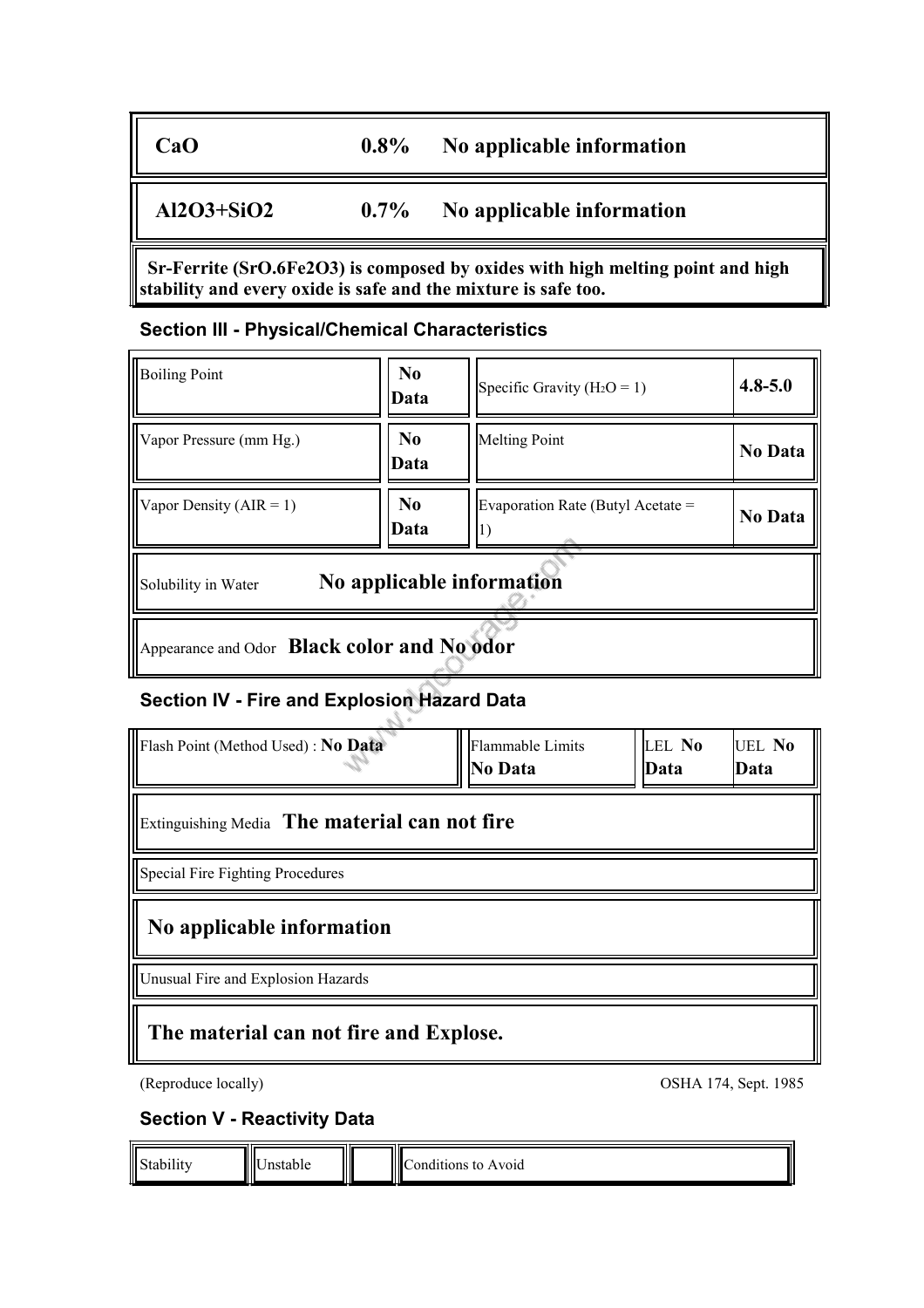| Stable                                                                                                                  | NO reactive to other material<br><b>Yes</b>                                   |  |  |  |  |
|-------------------------------------------------------------------------------------------------------------------------|-------------------------------------------------------------------------------|--|--|--|--|
| Incompatibility (Materials to Avoid) No driping into Acid                                                               |                                                                               |  |  |  |  |
| Hazardous Decomposition or Byproducts No decomposition or Byproducts                                                    |                                                                               |  |  |  |  |
| May Occur<br>Hazardous<br>Conditions to Avoid No conditions to avoid<br>Polymerization                                  |                                                                               |  |  |  |  |
| Will Not<br>Occur                                                                                                       | Will not occur                                                                |  |  |  |  |
| <b>Section VI - Health Hazard Data</b>                                                                                  |                                                                               |  |  |  |  |
| Route $(s)$ of Entry:<br><b>Inhalation?No</b><br>Skin? $No$<br>Ingestion? $\overline{\text{No}}$                        |                                                                               |  |  |  |  |
|                                                                                                                         | Health Hazards (Acute and Chronic) No Hazards to Health No Acute and Chronic) |  |  |  |  |
| <b>OSHA</b><br>NTP?<br><b>IARC</b> Monographs?<br>Carcinogenicity:<br>N <sub>0</sub><br>N <sub>0</sub><br>Regulated? No |                                                                               |  |  |  |  |
| <b>No Exposure</b><br>Signs and Symptoms of Exposure                                                                    |                                                                               |  |  |  |  |
| <b>Medical Conditions</b><br>generallyAggravated by Exposure                                                            |                                                                               |  |  |  |  |
| No Exposure, No applicable information                                                                                  |                                                                               |  |  |  |  |
| <b>Emergency and First Aid Procedures</b>                                                                               |                                                                               |  |  |  |  |
| No applicable information                                                                                               |                                                                               |  |  |  |  |

#### **Section VII - Precautions for Safe Handling and Use**

Steps to Be Taken in Case Material is Released or Spilled

## **No applicable information, the material is solid.**

Waste Disposal Method